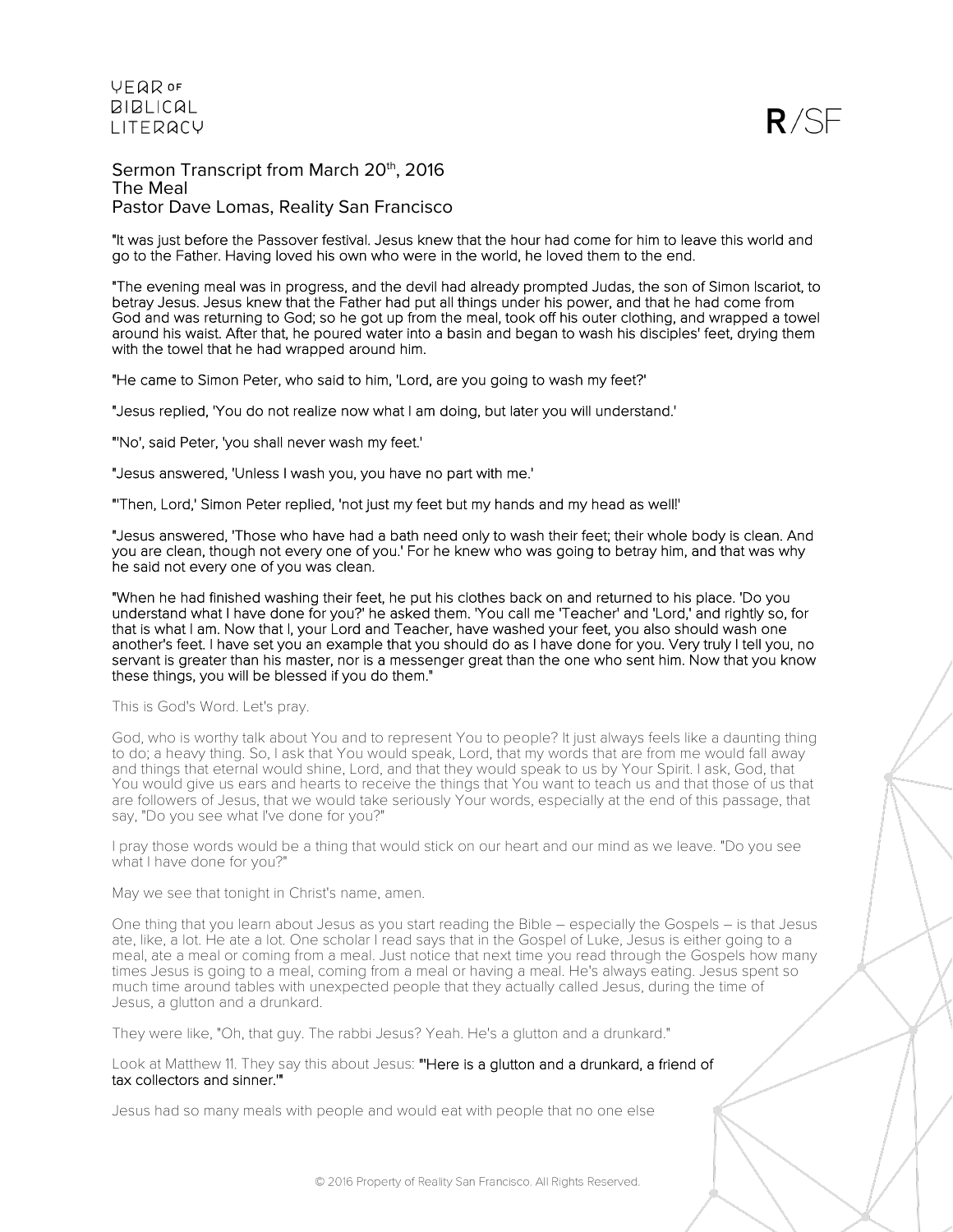$R/SE$ 

would really eat with that they actually called Him a drunkard and a glutton. Meals were so important to Jesus. Actually, one of the missionary strategies of Jesus was a long meal. Jesus would sit with people and have this long meal and often with the most unexpected people there at the table. Meals were important to the mission of Jesus because meals were a sign of friendship, acceptance and grace.

See, the reason why meals were so important was because meals, especially at this time, were signs of friendship and acceptance and of grace. Meals, around the time of Christ, were full of significance. And I think this is true in our lives as well today. Meals that we share, I mean, you can probably imagine some of the out amazing meals you've ever had and they're so full of significance. I remember the first meal I made Ashley, my wife, when we started dating.

We were both kids and I made spaghetti because that was like the only thing I knew how to make. And I asked my mom if I could set up the small dining room table in the living room by the fireplace, because I wanted to be all romantic and stuff. But, I didn't realize how nervous I'd be and how hot it would be. Next to a fireplace is not really smart. And then I made my sisters, who were younger than me so they had to do what I said, I made them be the waitresses. So, they would bring out food to us.

We poured this milk in wine glasses and I gave her a ring that I saved up for and bought at Kohl's or Mervin's or something. I don't remember what it was. It was some store. And I remember when I was giving it to her I dropped it in her plate of spaghetti and I was like, "Oh, uhh..."

And I picked it up and, "Sorry. Here you go."

Gosh. I think Ashley just dug up that ring not too long ago and, as soon as I saw it, it brought this meal to my mind. Meals mean something to us. Even today, especially meals when we're across the table with someone and we're sharing fellowship. We're sharing table fellowship. Meals have a way of equalizing the playing field where you feel like you're an equal sitting across from them and eating. If this means this today, this was huge in the time of Jesus.

One writer said this about meals during the time of Jesus:

"It would be difficult to overestimate the importance of table fellowship for the cultures of the Mediterranean in the first century. Meal times were far more than occasions for individuals to consume nourishment."

Like, they didn't really eat through drive-thrus.

"Being welcomed at the table for the purpose of eating food with another person had become a ceremony ritually symbolic of friendship, intimacy and unity. Thus, betrayal or unfaithfulness toward anyone with whom one had shared the table with was viewed as particularly reprehensible. On the other hand, when persons were estranged, a meal invitation opened the way to reconciliation."

Meals were profoundly significant around the time of Jesus. And this is why, because of the significance, even today, of what a meal does when you're sitting across the table with someone, this is why there can be a dark side to shared meals. Meals are the way that we can show radical hospitality to someone and they're also ways that we can show radical segregation.

My first job in high school was working summers at a country club on the maintenance crew. I would mow the greens and rake the sand bunkers and stuff like that. Being in the maintenance crew as a 13 or 14-yearold, there were places that I could eat and there were places that I could not eat on the country club. I could eat outside by the snack bar, but I could not go inside the clubhouse. That was for members only. And as a young Hispanic kid working with mostly Hispanic men, this said something to me. This said, "This is where you are welcome and this is where you are not welcome."

Meals, and where you have meals, could show radical segregation. Our nation has a history of separating where people can and cannot eat. It has an ugly history of this. "Your kind is not allowed in this establishment."

Hospitality and segregation built around where you ate and where you could not eat were just as important, in not more important, in the first century. They had all kinds of ways – religious people had all kinds of ways of keeping people out. There was the way that the religious people ate of Jesus' day. There was a way that they ate and the way that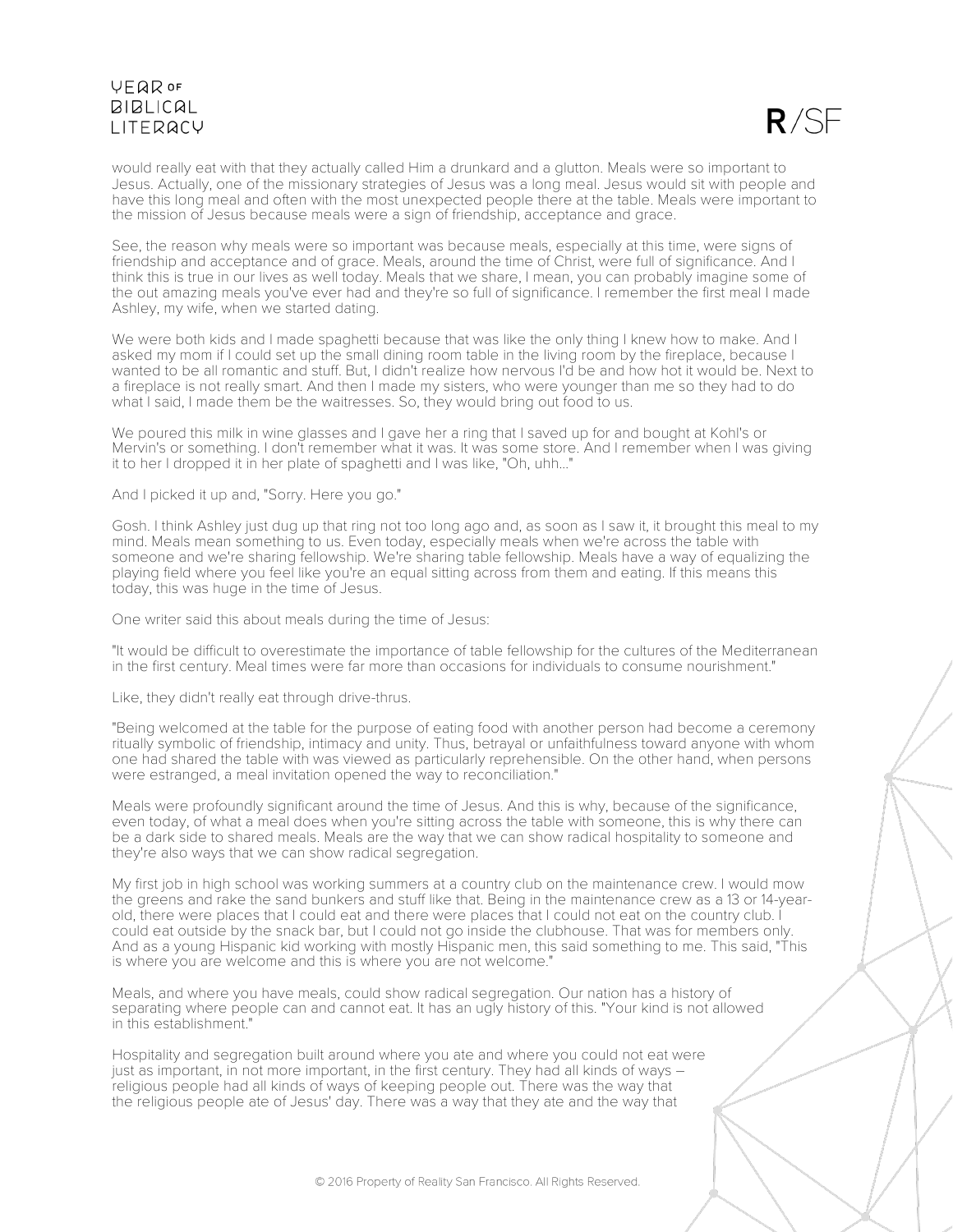

they drank. They ate and drank meticulously. The religious people of Jesus' day ate and drank ritualistically. They ate with this stuffy aroma of self-righteousness kind of like insufferable vegans do today. You know? It's like that sort of thing.

The reason why the religious people of Jesus' day ate this way – I mean, there was a lot of meaning behind it. For them, they believed that the way that God would bring about a national revival was through personal purity. So, God would bless Israel and deliver them from their captors and bring in the Kingdom of God if everyone was personally pure and ritualistically pure and they did all the Torah perfectly. But, in order to do all the Torah perfectly, they would build all these laws around the way that you would eat and drink so that no one impure could eat and drink in their presence.

So, if you don't measure up, like tax collectors or sinners or the poor, if they didn't measure up to this vision of how national salvation was going to happen, they had to be segregated, they had to be marginalized and they would say, "This is not the way the Kingdom of God is coming in."

But, Jesus shows up. And Jesus, we're told, is the one who brings the Kingdom of God. But, how would Jesus bring in the Kingdom of God? Luke says this: "The Son of Man..." – which is a title for Jesus – "...came to seek and save the lost."

So, Jesus comes in to seek and save lost people. But how does Jesus come? Again, Luke says this: "The Son of Man has come eating and drinking."

I love that. I love those two descriptions of what Jesus came to do and how Jesus came to do it. Jesus came to seek and save the lost. And how would Jesus come to seek and save the lost? And, if you read the Gospels, the method of His salvific work often happened through a table, often happened through a shared meal. Often happened to where Jesus would extend grace. See, the purpose of Jesus coming was to seek and save the lost, but the method of Jesus coming was eating and drinking.

How would God make Himself known to humanity? How would Jesus make God known specifically? The answer is through table fellowship. Through a hospitable meal. A long and simple meal where He extended grace to people, He brought people to the table. This is why whenever there was these scenes around meals – I mean, Jesus' first miracle was at a meal, it was at a wedding supper. And they ran out of wine and Jesus' mom was like, "Make more wine."

And then Jesus does. This is His first miracle. The things that Jesus did around meals. There was one time He was eating a meal and a woman barged in, a sinner, and started to weep and wash Jesus' feet with her hair and tears. And the stuffy religious people were like, "Oh my gosh. If Jesus knew what this woman has done."

And Jesus welcomed her to the table. Jesus came to show who God was and He did that often through a meal. And, what we read in John 13 just a second ago, what Jesus came to do was probably most significantly and specifically shown through this meal, the Passover meal. This account in John 13 of the last supper is, I believe, all of what Jesus came to do in miniature. Sometimes, in Mark's Gospel, he does this with a scene where he shows the entire work of God in miniature, and I think this is what John's doing here. And this is these short verses, all of what Jesus has come to do is shown in this very specific meal and this one specific act.

So, if you're new to the faith, if you're new to church, if you're new to Christianity, you're like, "I want one picture to show me what has Jesus come to do."

This is it. These scene is like the Rosetta Stone that brings interpretation to the whole of Jesus' life and interprets all of His work right here through this meal. This meal, the way that they would eat meals in the first century, was different than the way we would eat meals. If you've ever eaten a meal at a traditional maybe Indian restaurant where you sat on pillows around a low table, that's how they ate then. They didn't have chairs and that sort of thing that we have today. They would be lounging on this low table and they would sit and lean on pillows and they would all eat with one hand and lean on the other hand and they would all eat from the same table and the same meal and they would share bread and share wine and share the main dishes.

They would share and they would be so intimately close to each other to where – there's one scene just after this in John 13 where one of Jesus' disciples, they're so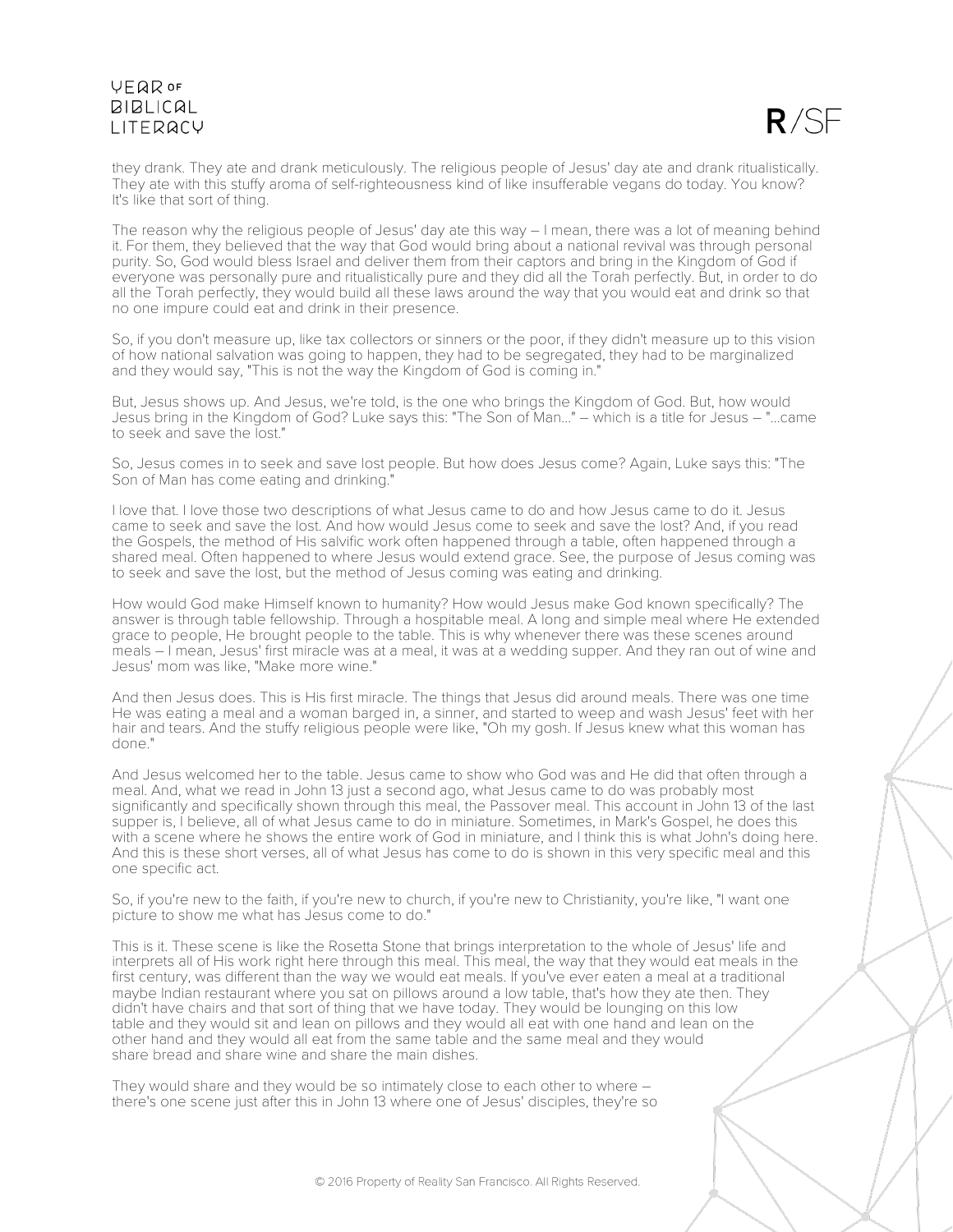$R/SF$ 

close where, after dinner, he just leans back on Jesus' chest. Like, he just leans back on Jesus. I mean, these meals were very very intimate. They're very very close. So, it wasn't like these giant, long tables with Jesus on one end and He's like, "Pass the salt," like that sort of thing.

I mean, they were close. They were on pillows together. These meals were intimate occasions. And it wasn't just an intimate meal. This Passover meal wasn't just intimate. It was intimate, but it was also significant. Because this particular meal was the Passover meal. A meal that the Jewish people had been eating for centuries and still eat today to remember the Exodus when God delivered them from slavery. This meal was special because it reenacted the night of the final plague in Exodus when God was trying to deliver His people but Pharaoh would not let the children of Israel go and God said, "Let my people go," and Pharaoh said, "No," and God struck him with plague after plague after plague and Pharaoh's heart would get harder and harder and harder.

And finally, God says, "I'm going to break him through a plague of death and they way that you're saved from this plague of death – I'm brining a plague of death on all of Egypt, and the only way that you're saved from this death is if you take a lamb, a spotless, pure lamb, and you sacrifice the lamb and you pour out its blood and you take the blood and you paint it over the doorpost of your house. Then you take this lamb and you roast it and then you and your family partake of this meal. Then, if I see the blood on the doorpost of your house, I will literally pass over your house and death won't become of you. And then I'm giving you this meal as an ordinance to remember how I delivered you over and over again. Every year you have this meal."

This is the meal that Jesus was eating with His disciples. This meal. And what's even more significant – because that's significant in and of itself, but what's even more significant was that when Jesus started His ministry, John the Baptist, who knew Jesus, called Jesus the Passover Lamb. Look at what it says in John 1, at the very beginning of this book.

### It says, "The next day John saw Jesus coming toward him and said, 'Look [behold], the Lamb of God, who takes away the sin of the world!'"

So, John the Baptist would peg Jesus as the Passover Lamb made flesh, whose blood would cover us and whose life, whose body and blood would nourish us in some way. And what's happening at this meal in John 13 is it's all coming together in this one meal and Jesus knew it. And the text is very keen to make sure that we all know it too.

And that's why it starts like this: "It was just before the Passover Festival. Jesus knew that the hour..." – that word "the hour" is significant in John's writing. It means "the hour of His suffering." The time, the weekend of His suffering.

### "...the hour had come for him to leave this world and go to the Father. Having loved his own who were in the world, he loved them to the end."

Jesus would be leaving this world through the cross, giving His life as a ransom. And what John wants us to know is that this was all motivated by love. Look what it says: "Having loved his own who were in the world, he loved them to the end."

So, everything that happens from this point on, even if it's confusing to the reader or the characters – and it will be, because Peter's like, "What is going on?"

The writer wants us to know: this is the way that Jesus is displaying His steadfast love. Everything that happens at this meal displays His steadfast love. To who's represented in the room – because Judas is there, a betrayer is there, but Jesus still extends love to him. What He does in this room, because He's about to wash their feet. And what this meal and this time points to, because ultimately it would point to the cross because Jesus said, "This is my body broken for you. This is my blood poured out for you."

Because John assumes that. John assumes – notice that John doesn't really write into this narrative, the actual communion thing that the other writers do. He assumes that you know what's going on. He assumes that you know from the other writings and traditions that, around this meal, Jesus connects this meal to Himself. John assumes that you know that Jesus, at this meal, took bread at this same meal and He broke it and He gave thanks and then He said, "This is my body, which is given for you. This is my body, which is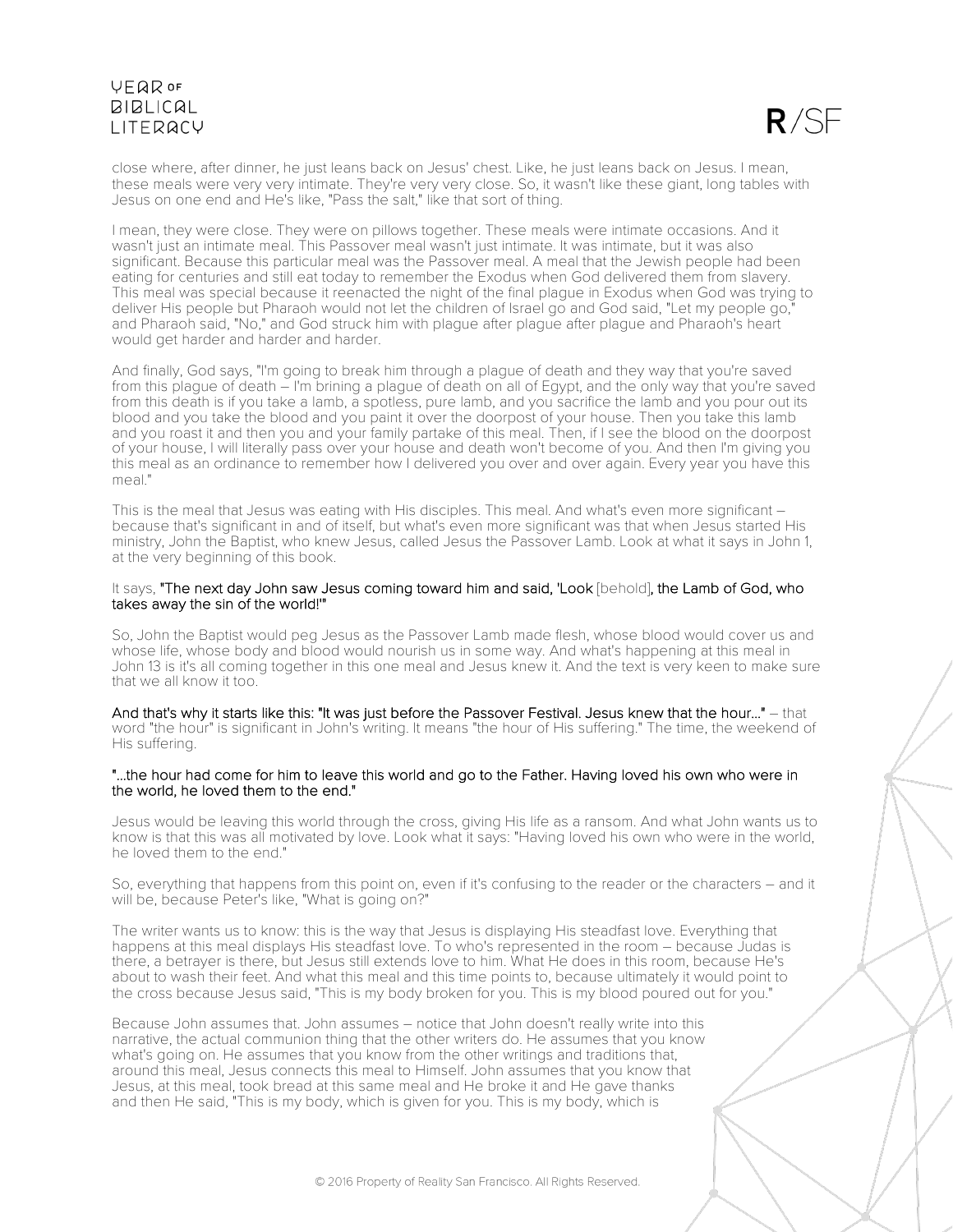

broken, poured out for you like the sacrificial lamb for you that you would be covered and your sins would be taken away, that you can have fellowship with God. This is for you. Do this in remembrance of me."

And how, after supper, He took the cup and He said, "This is a cup of a new covenant in my blood. My blood poured out for you. And when you drink this cup, remember me when you drink it."

So, we're supposed to draw between the lines a symbolism of Jesus being the Passover lamb whose life is broken and poured out for us, and that our sins are covered because of the lamb. But, we're also to take it in like you would eat the Passover meal and go, "This thing sustains us. This meal nourishes us. This meal is an active theology that we take in the body and the blood of Christ."

John assumes you know all that. That at this last supper, Jesus has taken the Passover meal and has applied the making to Himself, that He is the lamb whose body would be broken and that His blood would cover us and bring about our forgiveness of sins and our fellowship with God. What John chooses to show us, though, is how the breaking of Jesus' body and the pouring out of His blood would be an act of humiliation, because they didn't get that. It would be an act of intimate love.

So, what this meal does is it points forward to the cross, but what Jesus is saying is like, "Hey, you're not going to understand what I'm doing right now, but I want you to know that this act here is an act of intimate love."

That's why I said this is like the Rosetta Stone. This is like the way to interpret all of Jesus' work, and it's all pictured in this foot-washing.

### John 13:4, "so he got up from the meal, took off his outer clothing, and wrapped a towel around his waist."

That right there is the outfit of a slave. Jesus would've stood up and, again, they would've been kneeling down on one side of their body and their feet would've been behind them because they would've been laying on their side. And then Jesus got up from the meal and He removed His outer robe and He had His undergarment on and then He wrapped a towel around His waist and immediately He looked like a slave. Immediately He looked like a servant.

And they're like, "Whoa. What is the meaning of this?"

And then Jesus grabs a basin, it says, and He poured out water into this basin and then He get behind these disciples and began to wash their feet and then dry them with the towel that was wrapped around Him.

See, a Jew was not around to wash another Jew's feet because that was the job of a slave. That barrier would never be broken. The only time a Jew got to wash another Jew's feet is if it was an act of love. So, if it was a wife to her husband or a father to a son. Otherwise, it was reserved only for slaves. This was really embarrassing. Notice no one talked other than Peter. Imagine the first person to get his feet washed. I don't know who it was. I don't think it was Peter. I think Peter was like, "Oh. This is awkward. I'm going to say something. No, not yet. I'm going to say... no, not yet."

Like, Peter's holding like, "I'm going to say something."

And the first person who's getting their feet washed is like, "Okay. Everyone's looking at me. This is weird. Imagine if you were kneeling here and then someone right behind you starts removing your shoes and starts washing your feet. You're like, "Whoa. Whoa. What are you doing? Not here. This is public. This is weird. This is awkward. It's kind of too intimate. It's kind of creepy. My feet? Not my feet. It's really weird. Everyone's looking at me right now."

And the people around you are like, "Oh, this person's washing this person's feet."

Like, that's exactly what would've happened around this table. And the first disciple would've been like – and they were shocked. They were embarrassed. This is embarrassing. And Peter, when someone does something humiliating in my presence, I'm really embarrassed for them and I turn red and want to run. Like, if you just do karaoke in front of me I'm like, "Ahh! Happy place. Happy place."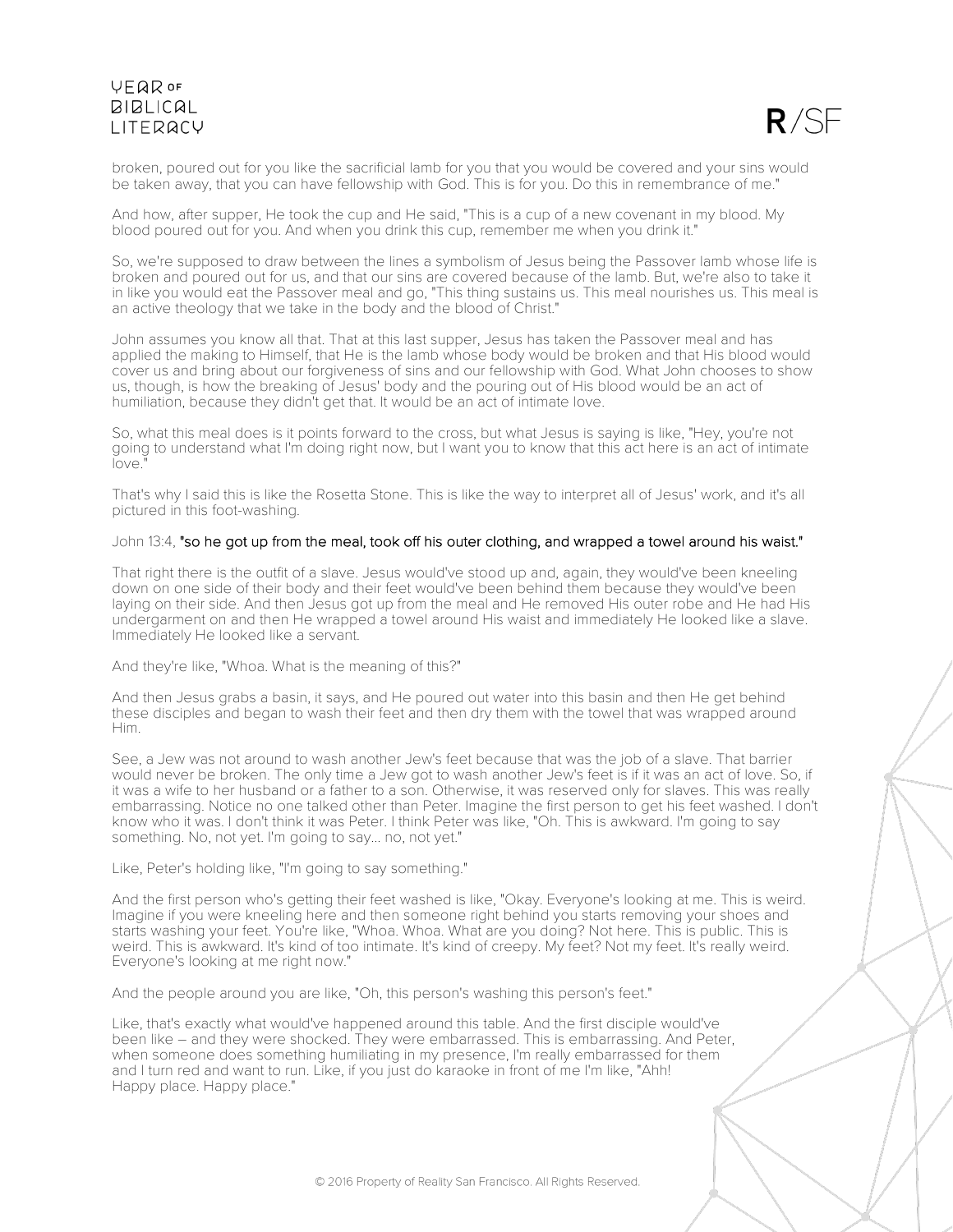

It's just so humiliating. Like, oh my gosh. This is so weird. Even worse, I just can't do it. And Peter's like the same thing. So, when Jesus finally came to Peter, Peter could not not say something. He said this: "'Lord,'" – and in Greek, the emphasis is on "you" and "my."

### "'Lord, are you going to wash my feet?'"

Are you going to wash  $mV$  feet? I mean, Peter is completely embarrassed here.

### "Jesus replied, 'You do not realize now what I am doing, but later you will understand.'"

Jesus is saying, "Peter, will you receive by faith what I am doing? Just trust me. It will make sense to you later. Just let me do this."

Remember I said that this Passover meal was like a Rosetta Stone to make sense of all the meals Jesus ever had and all the events following this meal. See, Jesus saying that one day Peter will look back and see that all the humiliating and debasing things that Jesus did in His hour of suffering were acts of intimate love that didn't just happen to Him, but Jesus willing stepped into.

So, Jesus is saying, "One day you will remember this meal and look back and know this meal is an act of intimate love. Because, from this meal, I am going to be betrayed and then you're going to want to fight for me. You're going to want to cut someone's head off, but I'm going to say, 'Put away your sword.' And then from there, I'm going to be taken and then falsely accused. And then from there, I'm going to be tortured and beaten over and over and over again to where my face is going to swell in and my back's going to be completely exposed. And then I'm going with to be not just a towel wrapped around my waist, I'm going to be completely naked and then hung on a cross, the most humiliating way to die, and you're going to see me on a cross squirming to breathe. And then you're going to look at me and go, 'Wait. The person I followed that all my hopes were wrapped up in is bleeding and naked on a cross.' And you're going to realize that everything I did and every act of humiliation that I've ever done was out of intimate love for you, as intimate as me washing your feet and as humiliating as me washing your feet. Let me wash your feet. What I'm going for you right now you do not understand."

But Peter says, "No. You will never wash my feet."

### "Jesus answered, 'Unless I wash you, you have no part with me.'"

And then this is so Peter. He's like, "Then give me a bath."

And Jesus is like, "Just... no. That's not what we're doing. That's not this."

And He has to get like theological because Peter's so weird. Peter's weird. Peter's us, right? We would do the same thing. "Well then, let's do this then. If we're going to do this..."

Everything here, this whole foot-washing, was like a microcosm of what Jesus came to do. Like, in this short little story, who Jesus is and everything Jesus had come to do is here. Jesus stands up and takes off His robe of glory. He was God and He takes off His glory and then He wraps Himself with humility, He wraps Himself with flesh. Then He takes the form of a servant and then He stoops really really low to wash us, to handle the dirtiest parts of our lives to make us clean, all as an act of humiliation. This is God. All of it is seen right here.

The reason why Peter reacts is this is so humiliating. He literally says to Jesus – this is what verse 8 literally says in Greek: "Not not will you ever wash my feet forever."

Peter's like, "Not not will you ever wash my feet forever. There's no way in the world that you will ever ever ever wash my feet. What you're doing is too humiliating."

The act of God Himself saving us through the humiliating cross is so humiliating that it's almost embarrassing to follow Jesus, especially during the first century. But, Jesus is patient, He's kind and He's straightforward and He says back to Peter this, and this is the translation: "If I can't forgive your sins, you can't have my presence. If you're not going to let me wash the dirtiest parts of you..." – they didn't wear socks and Chelsea boots in Jesus' day. That wasn't a thing they did. They didn't wear shoes. They wore sandals and their feet were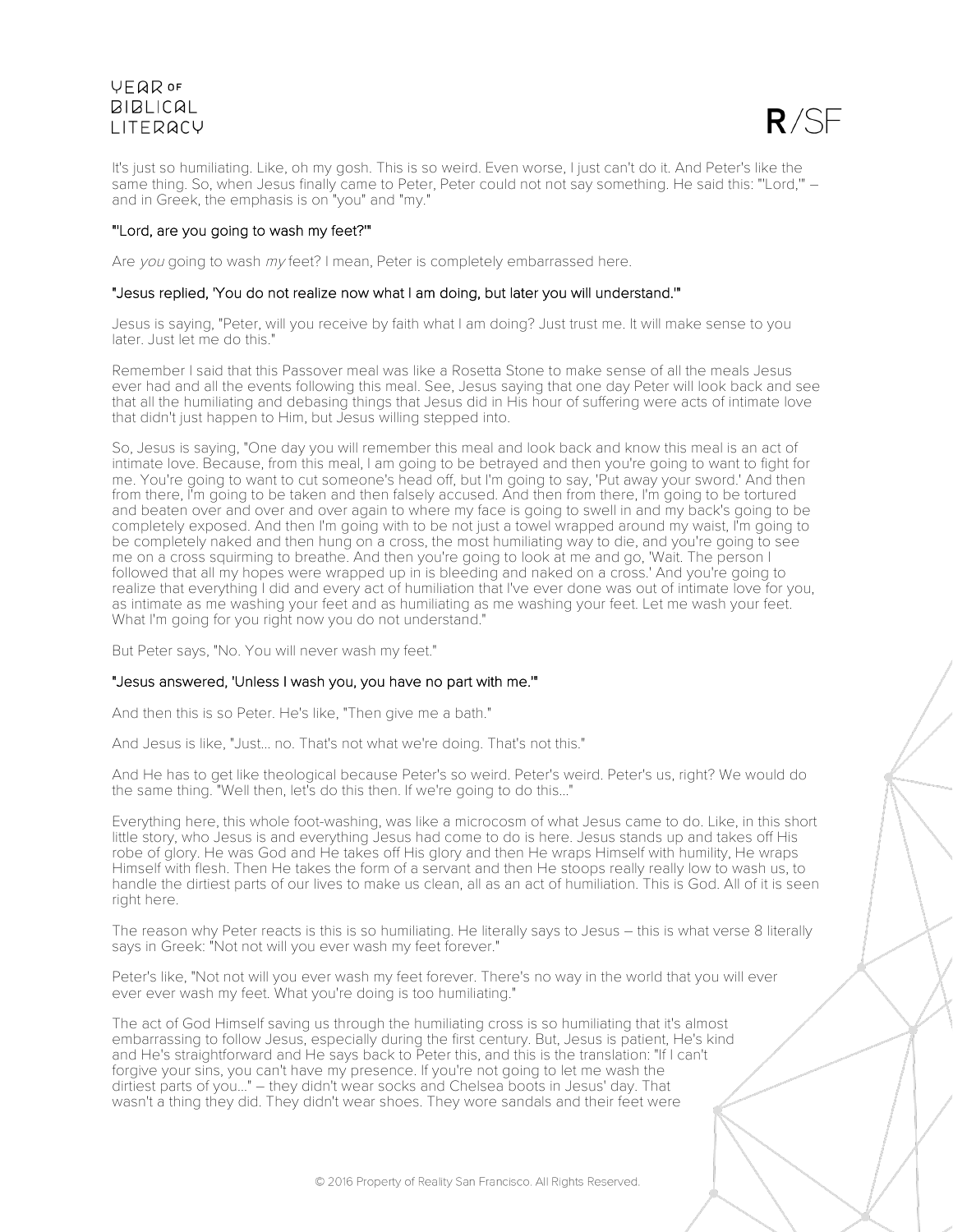

disgusting and they were dirty and they were calloused.

And Jesus goes out to wash the most dirty part of Peter and Peter's like, "No. Not will you ever wash my feet forever. This is not going to ever be a thing that we do together."

And Jesus says, "If you're not going to let me wash the dirtiest parts of you, you can't have me."

And then Peter says, "Okay, then. Let's do this."

And then this happens:

John 13:12, "When he had finished washing their feet, he put on his clothes and returned to his place."

And then He said this, and I want you to hear this if you're a follower of Jesus tonight.

### "'Do you understand what I have done for you?'"

Do you understand what I just did for you?

### "'You call me 'Teacher' and 'Lord,' and rightly so, for that is what I am. Now that I, your Lord and Teacher, have washed your feet, you also should wash one another's feet. I have set for you an example that you should do as I have done for you.'"

Listen to those words. Maybe they've been lost on you for a very long time. So, this foot-washing not only teaches the Christian Gospel, but it also teaches the Christian ethic. It teaches us how to behave and how to live as followers of Jesus. Jesus doesn't just serve, He teaches. He says, "This is how you are to live in my Kingdom, as servants."

So, if you are a Christian, if you are a follower of Jesus, handle people's feet. You are to be people who take decisive action to become less than someone else in order to serve them and show them what God is like. This is what we are going to do on Thursday. This is what we are going to do and it's going to be so weird. Especially when you start washing between people's toes. That's... you're like, "I'm not going now."

You're going to handle their feet. It's going to feel all great until you start going between their toes and they're going to look at you and you're going to look at them and you're like, "Sorry."

And it's going to be weird, and it's supposed to. It's supposed to feel awkward. If it feels humiliating, then it's working. If it feels awkward, it's supposed to. If it feels like you've gotten scary close to someone else, then you're on the right track. That's what this is supposed to do, because this is how Peter felt. This is how Peter felt when Jesus got this close to him. When Jesus started handling Peter's feet, Peter's like, "This is too close."

When he looks at Jesus and Jesus is in a servant's towel and He's at his feet and Peter says, "Not my feet, Lord. Not my feet."

I mean, this sounds pretty humble, right? Like humble protest. Like, "Lord. Come on. You don't have to do that. Other people will do that. Not you, Lord. You're too good for that."

But, when Jesus wants to wash dirty places in our life, it also sounds like humble protest. When we don't allow Jesus to wash the dirty, vulnerable and intimate places of our lives we say, "There are a lot more people that need than I do, God. There's a lot more. I'm privileged. I can go and buy stuff. I have a warm house to live in. Go wash and serve them. I'm okay."

And it sounds so humble. But what Jesus is really saying to you is, "If I don't wash that part of you, you have no part with me. We can't be identified together."

But I think what we're really trying to say to Jesus is, "Jesus, don't get that close to me. I don't want to take off my socks, because I'll feel too exposed. I don't want you touching my feet because that's probably way too intimate. You seem safer, Jesus, at a distance. Like, when I can control you and the things that you do in my life, then we can do a think together. But, when you start getting too intimate and too close and I get too exposed, you start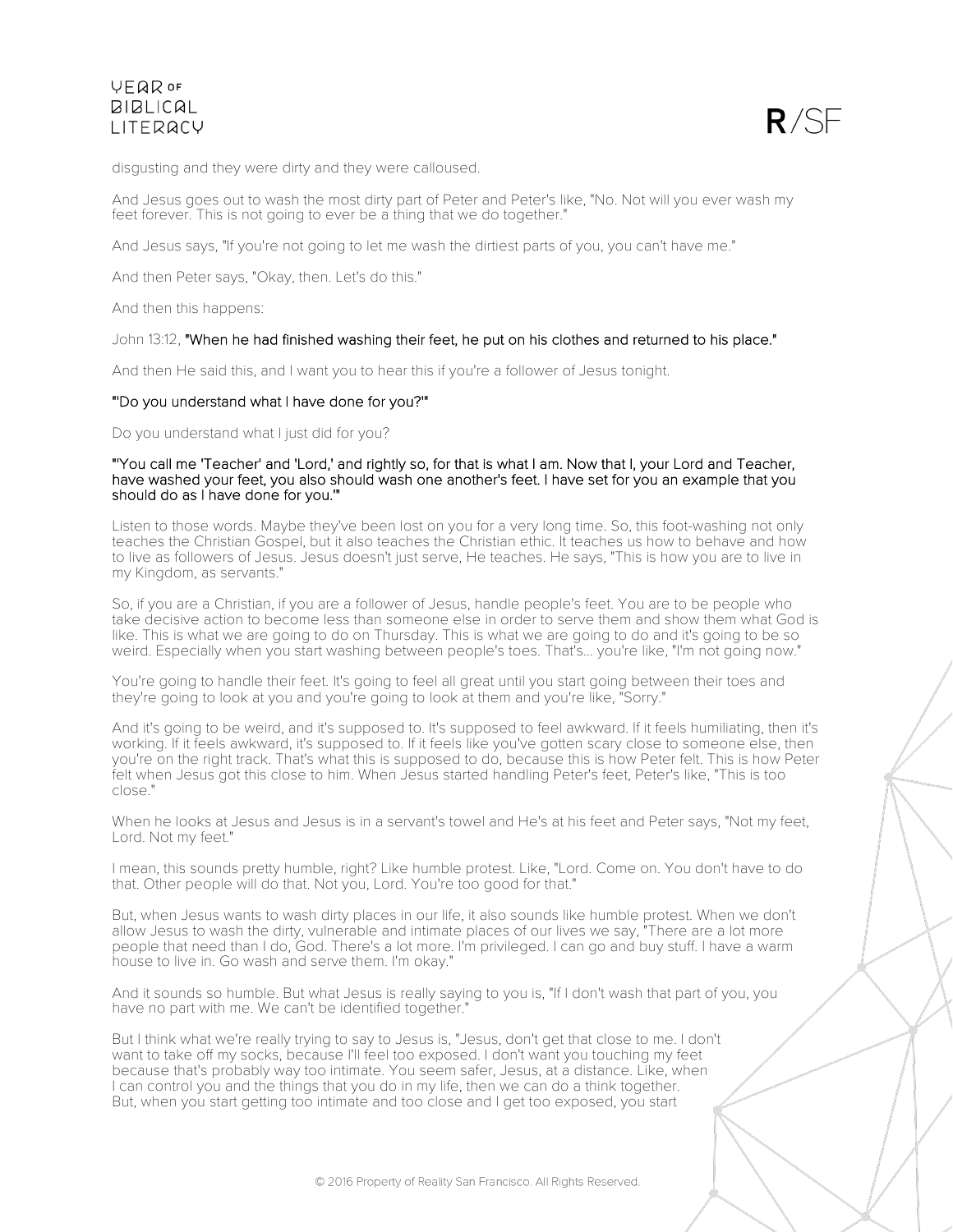

disrupting things in my life and I don't know if I like that."

So, we hide. We hide behind privilege self-sufficiency. We don't need Jesus washing our feet because we can literally pay people to do that. We can go get mani pedis and call it therapy or something. We don't need to involve Jesus in our emotions or our disorders because we can pay therapists for that kind of stuff. We don't need to expose Jesus to our financial needs because we can just go and work harder or switch jobs or something.

See, some humilities are our deepest arrogance. Some of our humilities that we're like, "Oh, Jesus. You don't need to do that," are our deepest places of arrogance. I mean, where is it in your life that you are rejecting God's humble service in your life? Where are ways that you're just rejecting? You're like, "Oh, no no no."

Maybe you should think about your rejection of allowing Jesus to serve you as actually an act of arrogance. If you think God has bigger things to worry about, if you think God is tired of hearing that thing that you bring to Him if you think that the thing is too petty it might sound really humble. But, hear the rebuke of Jesus to Peter. It's arrogance. Let Jesus was you. Let Jesus serve you.

And I would argue and I would say that it's impossible for us to imitate the lowly role of Jesus unless we have a clear understanding of what He's done for us. Until Jesus touches the most vulnerable and dirtiest places of our lives, when we serve other people, we're just doing it because we're thinking we're earning something. But, when Jesus really touches those raw places of our lives, the most exposed or unexposed or dirtiest or petty places of our lives, the places that we don't want Him, then we see the radical love of Christ, the radical humility of Christ.

And then, and only then, are we empowered to actually be that humble. Then and only then can we give away our status, can we walk into work at our little startup and we start washing people's feet. They're like, "Whoa. Whoa. This is..."

And you wouldn't care what they thought about you. I think I've always loved the fact that what John puts in here was the when Jesus knew that the hour had come, when He knew that He had come from heaven and knew that He was going back to God, He got up and washed their feet. It's like when Jesus was knowing who He was. He was so secure in God's love for Him and where He was from God and He was going back. He was so secure in His identity that He can get up and be humble.

That's the only time that you and I can do that. When we know who we are in God, when we know what Christ has done for us. Only then can we really start washing each other's feet. And so we'll do that this Thursday in all these different communities all over the city. We'll eat together and we'll remember Jesus' body and blood and that Christ saved us. And we'll reenact the meal and then we'll start washing each other's feet and we'll feel that vulnerability, we'll feel that cleansing and we'll feel that. There's nothing like the feeling of having freshly washed feet.

This is what Jesus wants to do. This is what Jesus came to do. This is why I say this is like all the work of God in miniature. His humility, what He desires to do, His servant attitude toward us, that He didn't come to be served but to serve and give His life as a ransom for many. During the Passover meal, all of it points to what He's come to do.

So, let's respond to this. Let's let Jesus do that. We were praying before the gathering started that Jesus would start disrupting us, like start doing stuff and wanting to wash places that we're like, "No. Not there, Lord."

But then Jesus is doing that here and even we're like, "But, there's people around. This is weird. I feel exposed. I feel like..."

And we go, "We'll go there," and be so convinced of what God wants to do with us and they way He wants to tie us to Himself through this to identify us as followers of Jesus.

Let's pray.

Thank You, God. I pray that now, as we take communion, as we receive communion, actually, Your body broken for us, Your blood poured out for us. As we receive it as the